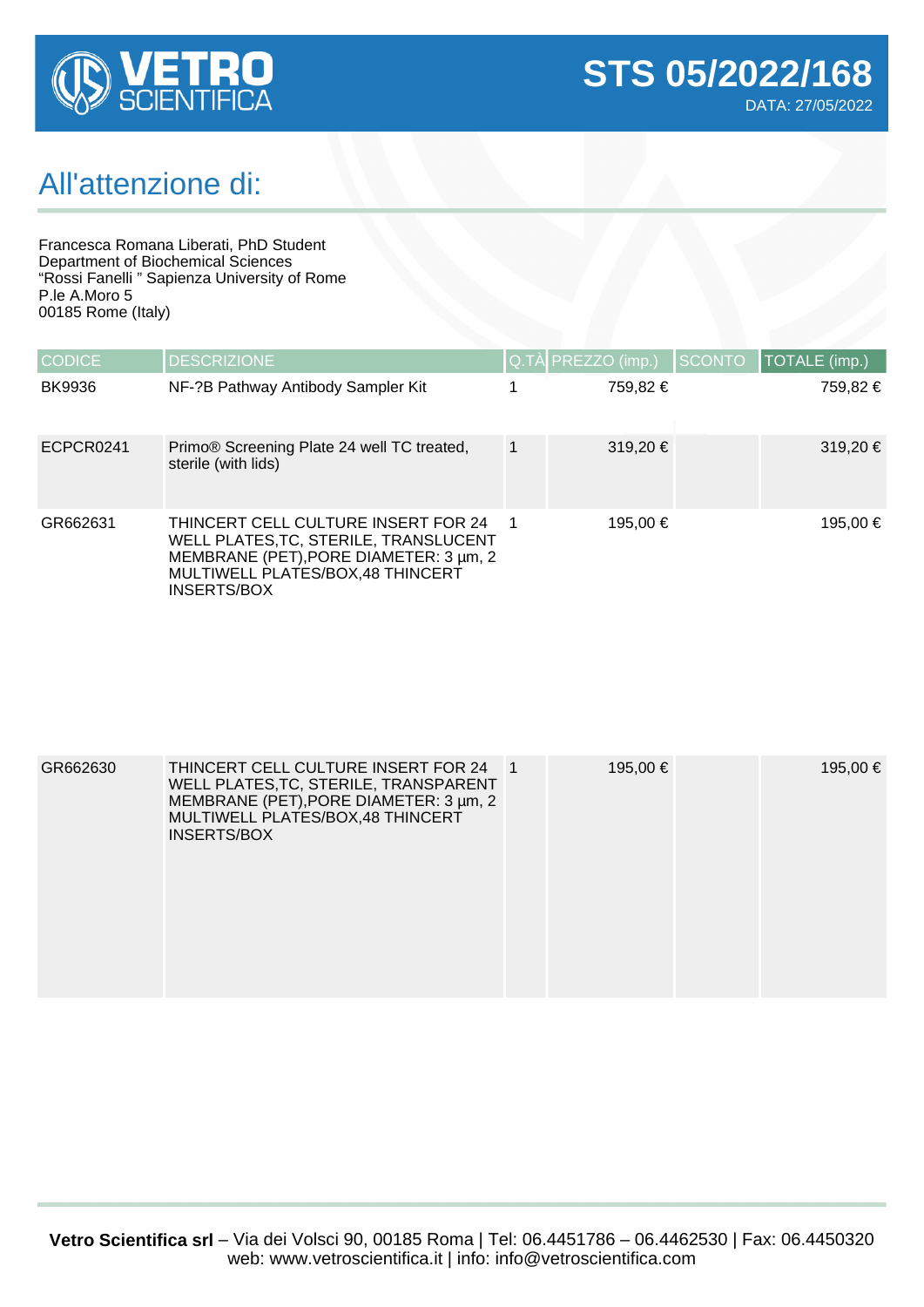

## **STS 05/2022/168**

DATA: 27/05/2022

| <b>CODICE</b>   | <b>DESCRIZIONE</b>                                                                                                                                                               |              | Q.TÀ PREZZO (imp.) | <b>SCONTO</b> | TOTALE (imp.) |
|-----------------|----------------------------------------------------------------------------------------------------------------------------------------------------------------------------------|--------------|--------------------|---------------|---------------|
| GR662638        | THINCERT CELL CULTURE INSERT FOR 24<br>WELL PLATES, TC, STERILE, TRANSLUCENT<br>MEMBRANE (PET), PORE DIAMETER: 8 µm, 2<br>MULTIWELL PLATES/BOX,48 THINCERT<br><b>INSERTS/BOX</b> | 1            | 195,00 €           |               | 195,00 €      |
| GR655090        | CELL CULTURE MICROPLATE, 96 WELL, PS, 1<br>F-BOTTOM(CHIMNEY WELL), µCLEAR®,<br>BLACK, CELLSTAR®, TC,LID WITH<br><b>CONDENSATION RINGS, STERILE, 8</b><br>PCS./BAG                |              | 147,00 €           |               | 147,00 €      |
| sc-8036         | His-Tag Anticorpo (H-3) 200 µg/ml                                                                                                                                                | 1            | 335,00 €           |               | 335,00 €      |
| EPS05N          | Primo Pet pre-sterilized 5ml individually pack<br>4x50pz                                                                                                                         | $\mathbf{1}$ | 23,18€             |               | 23,18 €       |
| <b>ECS5000L</b> | Fetal Bovine Serum South America origin EU<br>Approved Highly Tested Euroclone 500 ml                                                                                            | 1            | 205,00 €           |               | 205,00 €      |
| <b>ECM0102L</b> | Dulbecco's Modified Eagle's Medium High<br>Glucose with L-Glutamine w/o Sodium Pyruvate<br>500 ml                                                                                | $\mathbf{1}$ | 8,20€              |               | $8,20 \in$    |
| <b>ECM0210L</b> | McCoy's 5A w/ L-Glutamine 500 ml                                                                                                                                                 | 1            | 11,93 €            |               | 11,93 €       |
| A5097,0500      | EDTA for molecular biology Applichem 500 g                                                                                                                                       | $\mathbf{1}$ | 50,30 €            |               | 50,30 €       |